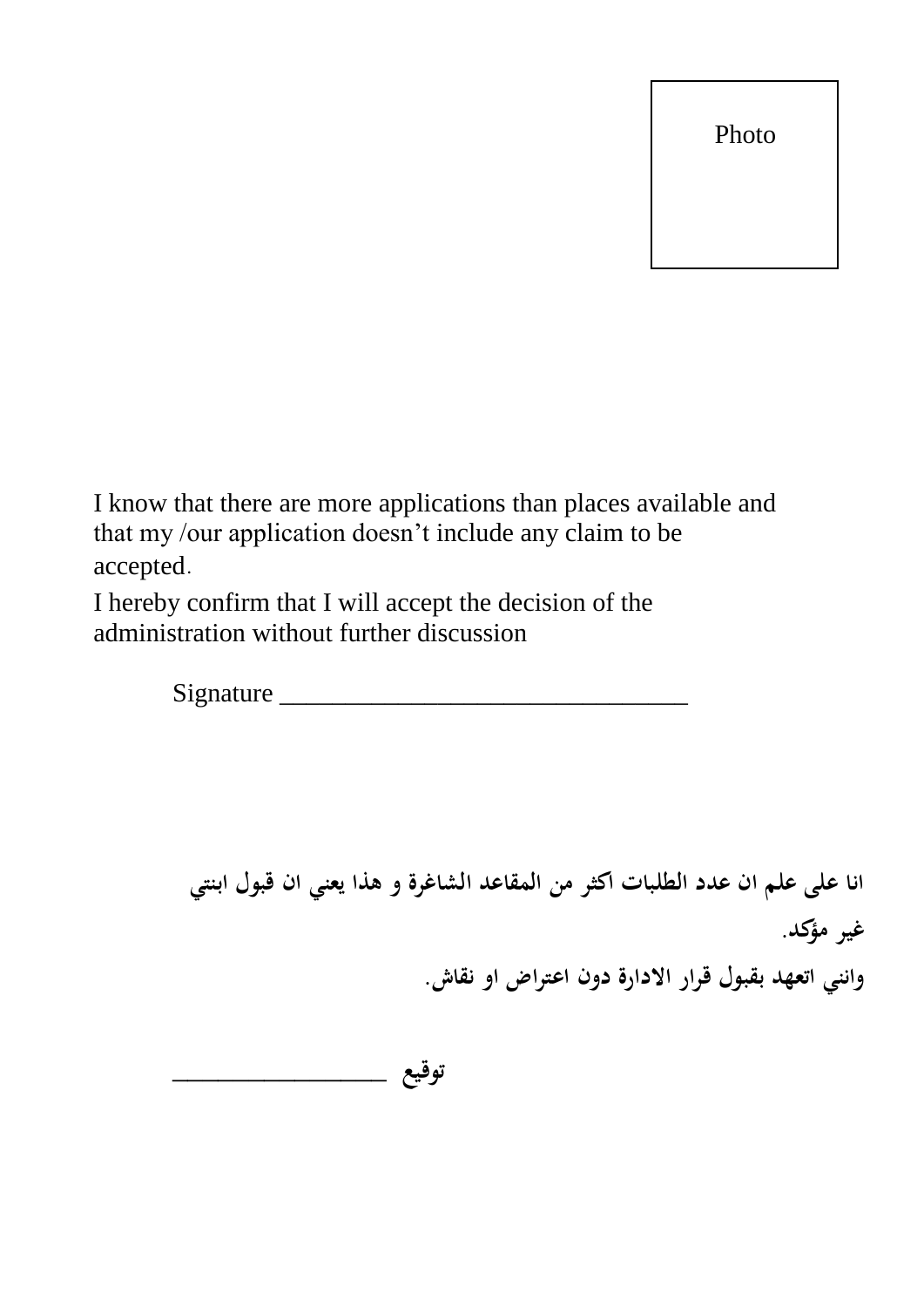



**طلب تسجيل للصف التمهيدي للعام الدراسي 1029/1028**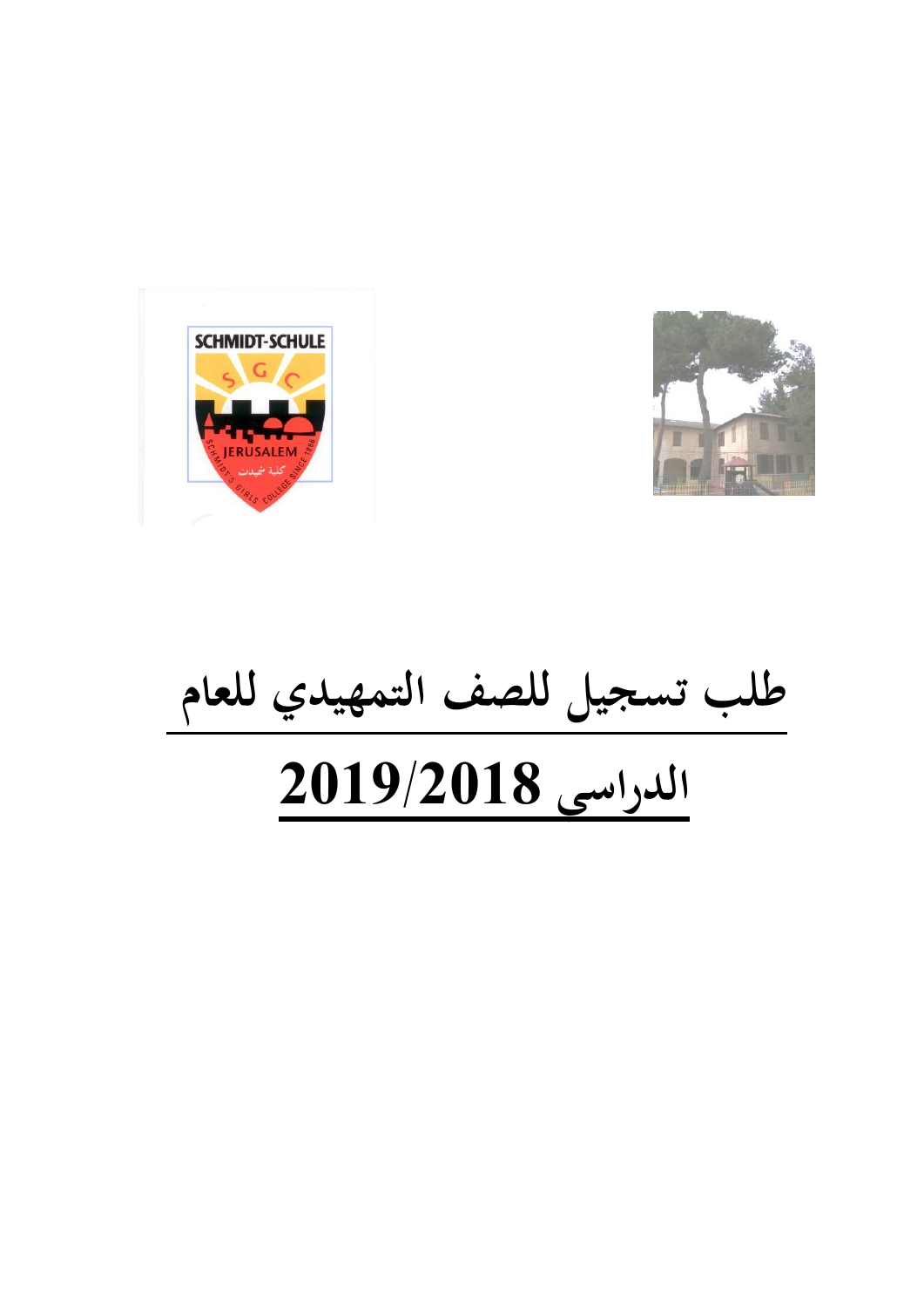# **Please fill this application according to the official documents**

# **Personal Information:**

|                                                   | Day Month Year                                                                    |  |  |  |  |
|---------------------------------------------------|-----------------------------------------------------------------------------------|--|--|--|--|
|                                                   |                                                                                   |  |  |  |  |
|                                                   |                                                                                   |  |  |  |  |
|                                                   |                                                                                   |  |  |  |  |
|                                                   |                                                                                   |  |  |  |  |
|                                                   |                                                                                   |  |  |  |  |
|                                                   |                                                                                   |  |  |  |  |
| <b>Information about the Father:</b><br>$\bullet$ |                                                                                   |  |  |  |  |
|                                                   |                                                                                   |  |  |  |  |
|                                                   | Day Month Year                                                                    |  |  |  |  |
|                                                   |                                                                                   |  |  |  |  |
|                                                   |                                                                                   |  |  |  |  |
|                                                   | Passport No. ________________________ Issued in _________________________________ |  |  |  |  |
|                                                   | Education : Degree                                                                |  |  |  |  |
|                                                   |                                                                                   |  |  |  |  |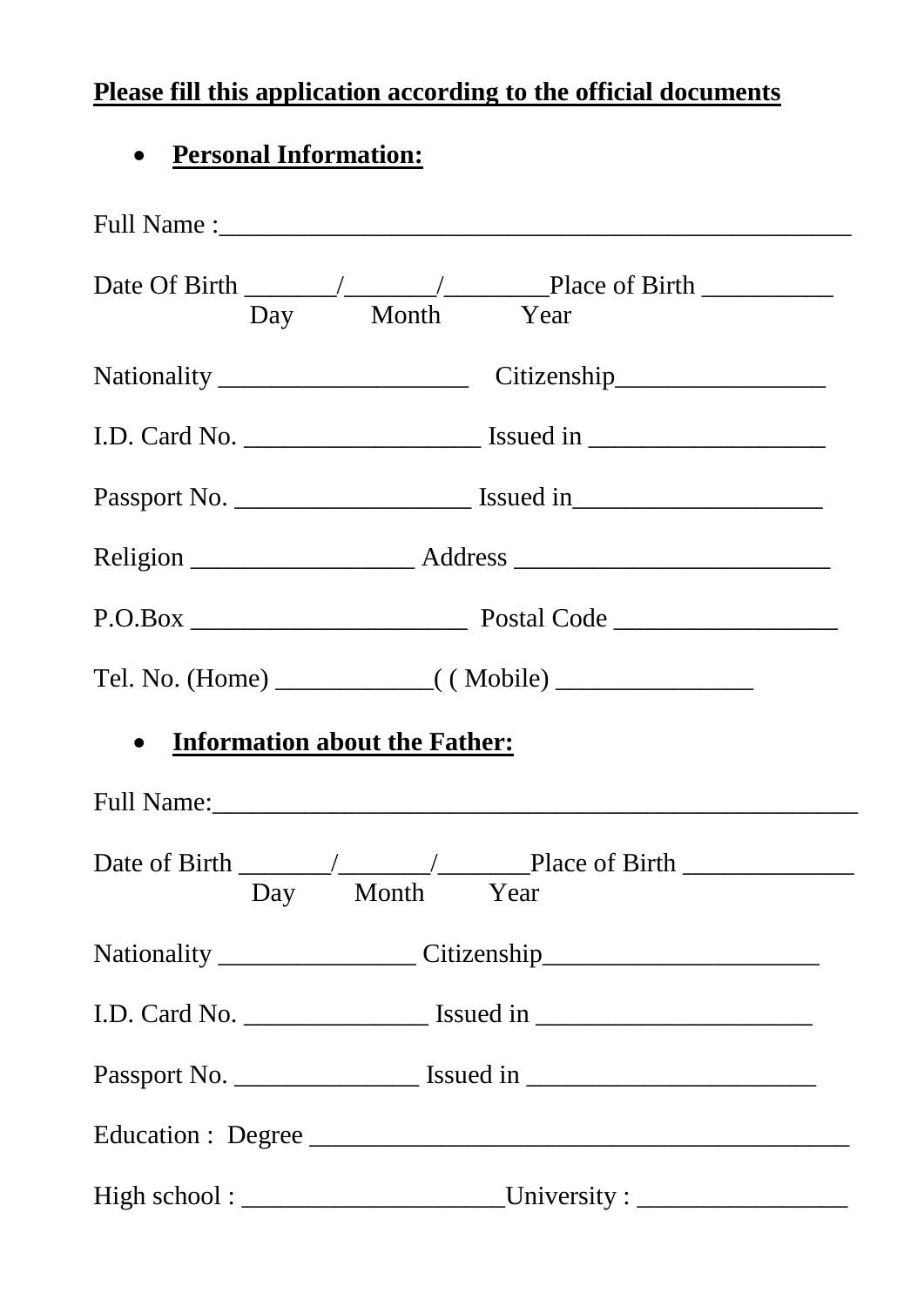الرجاء تعبيئة هذا الطلب حسب السجالت الرسمية .

### معلومات شخصية عن الطالبة:

| تاريخ الولادة: ______/ _______/ ______ مكان الولادة _________                     |
|-----------------------------------------------------------------------------------|
| يوم شهر سنة                                                                       |
|                                                                                   |
| رقم الـهوية :_______________________ اصدرت فـي __________________________________ |
| رقم جواز السفر : ___________________ اصدر في : _________________________________  |
|                                                                                   |
|                                                                                   |
|                                                                                   |
| • <u>معلومات عن الاب :</u>                                                        |
|                                                                                   |
|                                                                                   |
| سنة<br>يوم شهر                                                                    |
|                                                                                   |
| رقم الـهويـة :_____________________ اصدرت فـي ________________                    |
| رقم جواز السفر : ___________________ اصدر في : _________________________________  |
|                                                                                   |
|                                                                                   |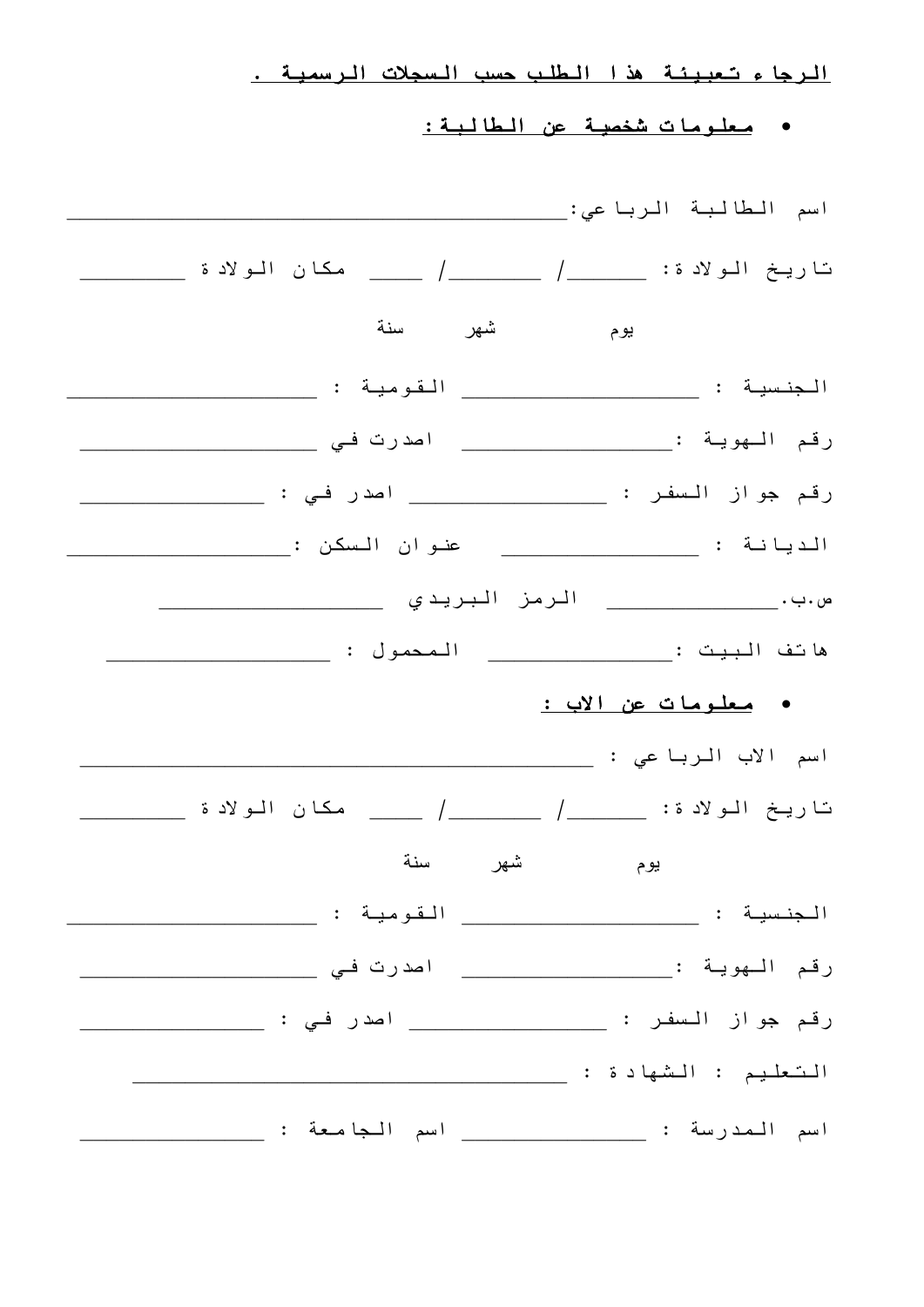|                    | Social Status: Married ____ Divorced__ Separated ___ Widow _____   |      |         |  |  |  |  |
|--------------------|--------------------------------------------------------------------|------|---------|--|--|--|--|
|                    |                                                                    |      |         |  |  |  |  |
|                    | Other Language: Indicate level: Excellent, Good, Fair, Poor.       |      |         |  |  |  |  |
| Language           | Spoken                                                             | Read | Written |  |  |  |  |
|                    |                                                                    |      |         |  |  |  |  |
|                    |                                                                    |      |         |  |  |  |  |
|                    |                                                                    |      |         |  |  |  |  |
|                    | <b>Information about the Mother:</b>                               |      |         |  |  |  |  |
|                    |                                                                    |      |         |  |  |  |  |
|                    |                                                                    |      |         |  |  |  |  |
|                    | Day Month Year                                                     |      |         |  |  |  |  |
|                    |                                                                    |      |         |  |  |  |  |
|                    |                                                                    |      |         |  |  |  |  |
|                    |                                                                    |      |         |  |  |  |  |
| Education : Degree |                                                                    |      |         |  |  |  |  |
|                    |                                                                    |      |         |  |  |  |  |
|                    |                                                                    |      |         |  |  |  |  |
|                    |                                                                    |      |         |  |  |  |  |
|                    | Social Status: Married ____ Divorced___ Separated ____ Widow _____ |      |         |  |  |  |  |
|                    |                                                                    |      |         |  |  |  |  |
|                    | Other Language : Indicate level : Excellent, Good, Fair, Poor.     |      |         |  |  |  |  |
| Language           | Spoken                                                             | Read | Written |  |  |  |  |
|                    |                                                                    |      |         |  |  |  |  |
|                    |                                                                    |      |         |  |  |  |  |
|                    |                                                                    |      |         |  |  |  |  |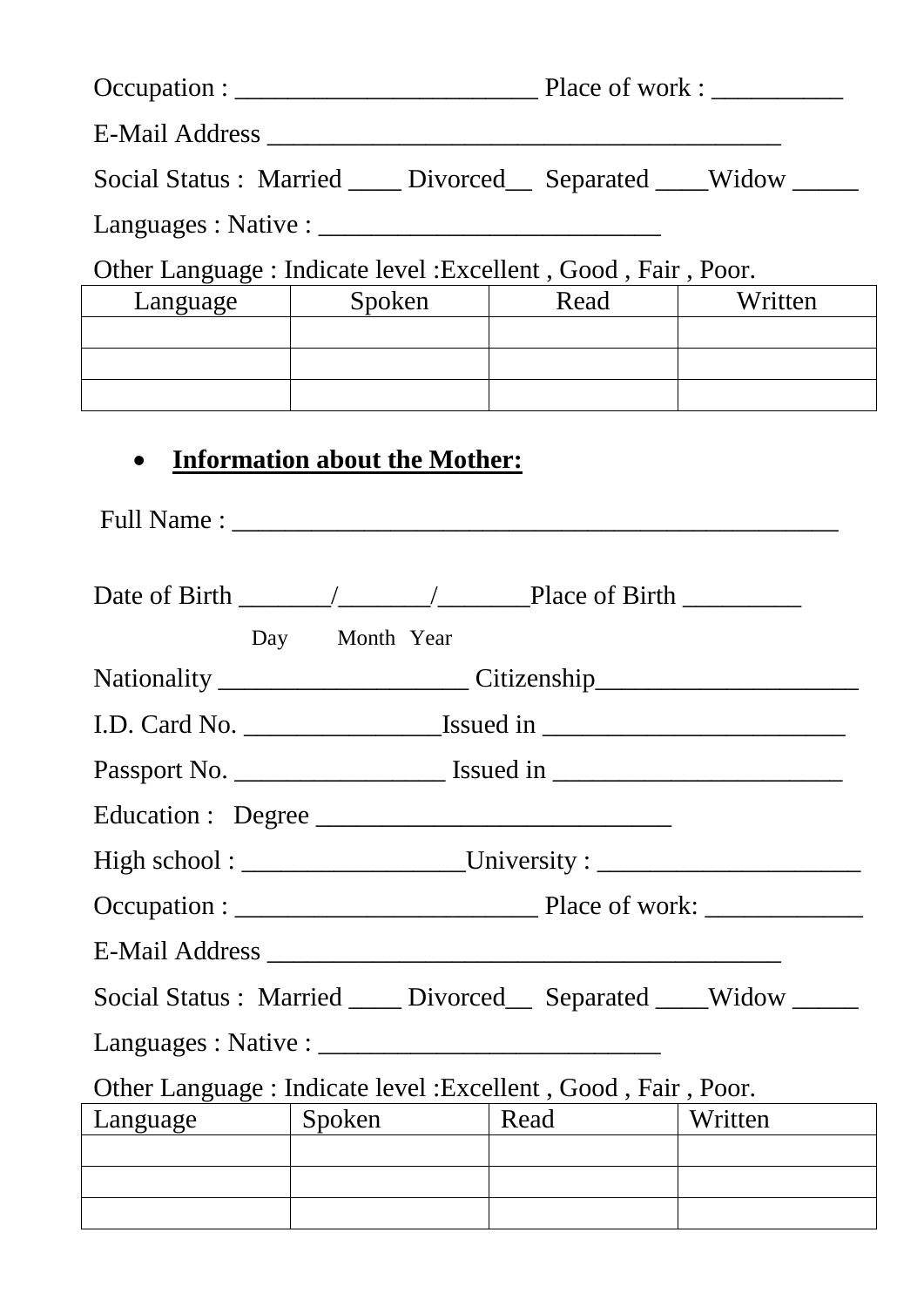|                                                                   |  |  |               | المصهنة : |  |
|-------------------------------------------------------------------|--|--|---------------|-----------|--|
|                                                                   |  |  |               |           |  |
| الحالة الاجتماعية متزوج ___ مطلق ____ منفصل ___ أرمل ____         |  |  |               |           |  |
|                                                                   |  |  | لغة التواصل : |           |  |
| اللغات التي يتقنها تحديد الممسئوي : (ممتاز جيدجدا جيد مقبول ضعيف) |  |  |               |           |  |

| كتابة | قراءة | محادثة |  |
|-------|-------|--------|--|
|       |       |        |  |
|       |       |        |  |
|       |       |        |  |

معلومات عن ااالم :

|                                                                                                                                                |         | اسم الأم الرباعي :                                          |                              |
|------------------------------------------------------------------------------------------------------------------------------------------------|---------|-------------------------------------------------------------|------------------------------|
|                                                                                                                                                |         | .<br>تاريخ الولادة: ______/ ______/ _____ مكان الولادة      |                              |
|                                                                                                                                                | شهر سنة | يوم                                                         |                              |
|                                                                                                                                                |         |                                                             |                              |
|                                                                                                                                                |         | رقم الـهويـة :_______________________ اصدرت فـي _______     |                              |
|                                                                                                                                                |         |                                                             |                              |
|                                                                                                                                                |         |                                                             |                              |
|                                                                                                                                                |         | اسم المدرسة: ____________________ اسم الجامعة :             |                              |
|                                                                                                                                                |         |                                                             |                              |
|                                                                                                                                                |         |                                                             |                              |
|                                                                                                                                                |         | الحالة الاجتماعية متزوجة ___ مطلقة ____ منفصلة ___ أرملـة _ |                              |
|                                                                                                                                                |         | لغة التواصل : _                                             |                              |
|                                                                                                                                                |         |                                                             |                              |
| اللغات التي تتقنها تحديد الممستوى :(ممتاز جيدجدا جيد مقبول ضعيف)<br>  اللغة    محادثة    فراءة    كتابة<br>  اللغة    محادثة    فراءة    كتابة |         |                                                             |                              |
|                                                                                                                                                |         |                                                             | $\overline{\phantom{a}}$ . 1 |
|                                                                                                                                                |         |                                                             | $\overline{\phantom{0}}$ . 2 |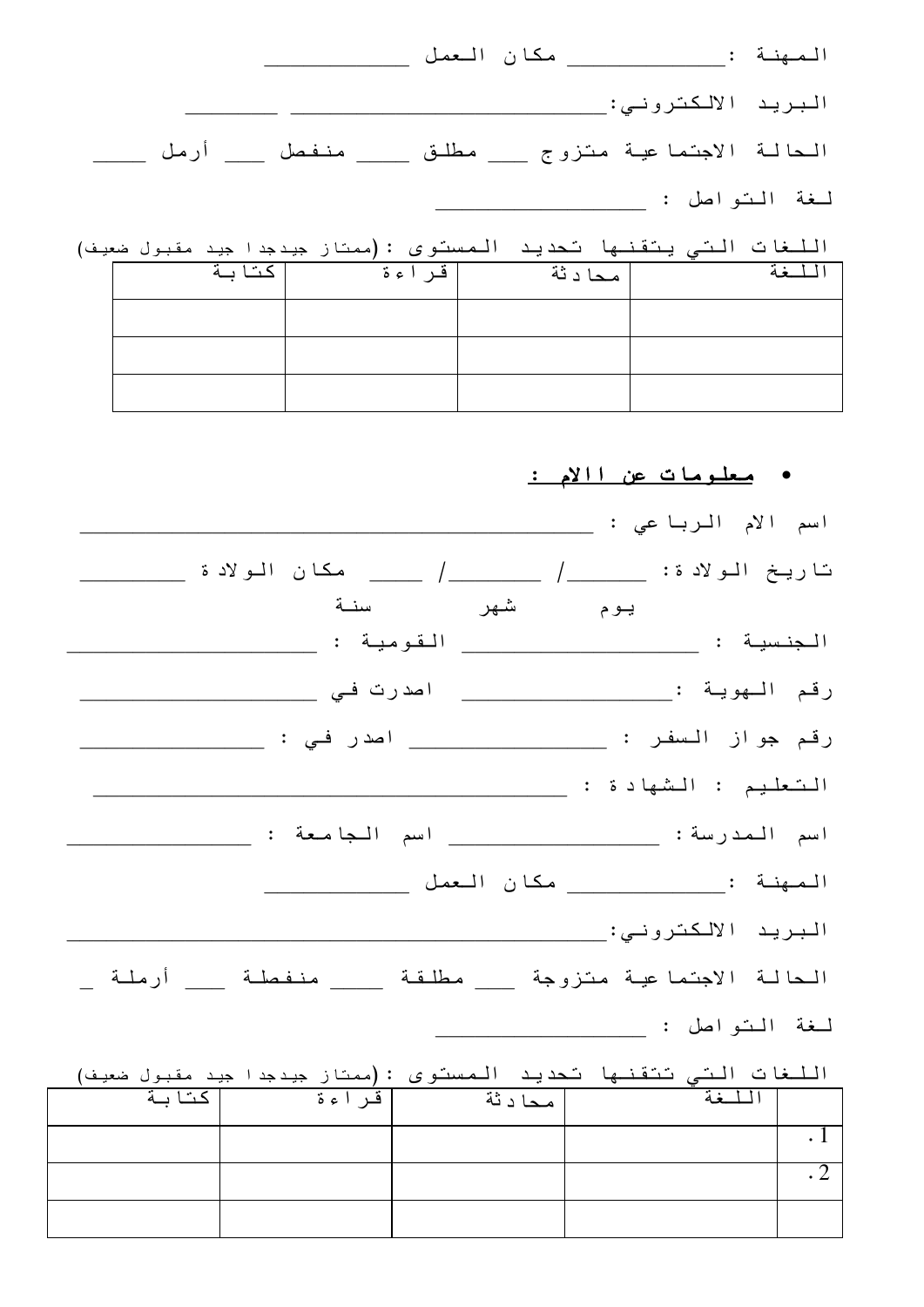## **Sisters & Brothers**

| N <sub>o</sub> | Name | Year born Gender | class | School /<br>University |
|----------------|------|------------------|-------|------------------------|
|                |      |                  |       |                        |
|                |      |                  |       |                        |
|                |      |                  |       |                        |
|                |      |                  |       |                        |
|                |      |                  |       |                        |

Number of persons living in the same house

# **Health Information :**

Does your daughter suffer from?

| 2. Sight problems : $\frac{1}{2}$ = $\frac{1}{2}$ = $\frac{1}{2}$ = $\frac{1}{2}$ = $\frac{1}{2}$ = $\frac{1}{2}$ = $\frac{1}{2}$ = $\frac{1}{2}$ = $\frac{1}{2}$ = $\frac{1}{2}$ = $\frac{1}{2}$ = $\frac{1}{2}$ = $\frac{1}{2}$ = $\frac{1}{2}$ = $\frac{1}{2}$ = $\frac{1}{2}$ = $\frac{1}{2}$ |
|---------------------------------------------------------------------------------------------------------------------------------------------------------------------------------------------------------------------------------------------------------------------------------------------------|
|                                                                                                                                                                                                                                                                                                   |
|                                                                                                                                                                                                                                                                                                   |
|                                                                                                                                                                                                                                                                                                   |
| <b>6.</b> Allergy (medicine or food): $\frac{1}{1}$                                                                                                                                                                                                                                               |
|                                                                                                                                                                                                                                                                                                   |

# **Other**

Does she participate in any of the following activities (Art Music Sport?

\_\_\_\_\_\_\_\_\_\_\_\_\_\_\_\_\_\_\_\_\_\_\_\_\_\_\_\_\_\_\_\_\_\_\_\_\_\_\_\_\_\_\_\_\_\_\_\_\_\_\_\_\_\_\_\_\_

### Needed Document:

- 1. **Copy of Birth Certificate**
- 2. **Copy of I.D. for the father & the mother**
- **3. Doctor health Certificate ( in case of any health problem)**
- **4. Copy of the Baptism Certificate**